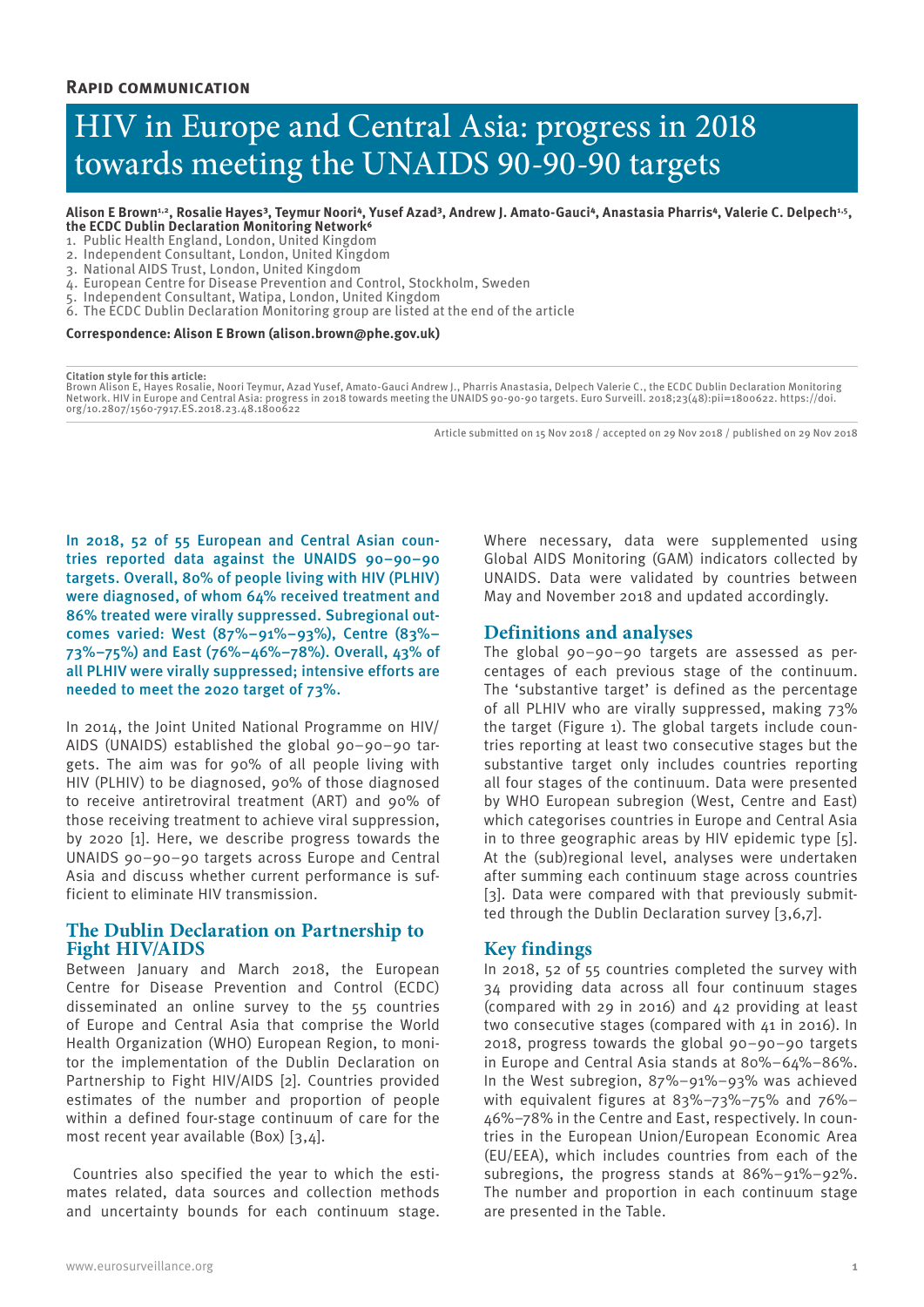## **Box**

### Four-stage continuum of HIV care, global UNAIDS 90- 90-90 target and substantive target

Stage 1: Estimated number of people living with HIV

Stage 2: Number/percentage of stage 1 diagnosed

Stage 3: Number/percentage of stage 2 receiving ART

Stage  $\mu$ : Number/percentage of stage 3 with viral load <200 copies/mL (considered as virally suppressed)

• Global UNAIDS 90-90-90 target:

First 90: Number/percentage of all PLHIV who are diagnosed

Second 90: Number/percentage of those diagnosed who are treated

Third 90: Number/percentage of those treated who are virally suppressed

• Substantive target:

Number/percentage of all PLHIV who are virally suppressed.

ART: antiretroviral therapy; PLHIV: people living with HIV.

Source: Gourlay et al [4]

For countries that provided data for both years ( $n = 25$ ), performance can be compared between 2016 and 2018 (Figure 2); outcomes improved from 82%–85%–89% to 85%–89%–91% for the global targets, respectively. Overall 69% of all PLHIV were virally suppressed in 2018 compared with 62% in 2016. Improvements in the substantive targets were observed in all subregions (the 1% decline in percentage diagnosed in the Centre subregion is likely due to a revision of the estimate of undiagnosed PLHIV). Viral suppression among all PLHIV was 74% (West), 45% (Centre) and 25% (East) in 2018, compared with 67%, 34% and 16% in 2016, respectively.

The number of people with transmissible levels of virus can be calculated by adding the number of PLHIV estimated to be undiagnosed, diagnosed but untreated and treated but not virally suppressed (for countries providing all four stages. An estimated 57% (1.2 million/2.1 million) PLHIV are presumed to have transmissible levels of virus in 2018. Of which, an estimated 36% were undiagnosed, 51% were diagnosed but untreated and 13% were treated but had unsuppressed viral load (Figure 3). By subregion, 16% of people with presumed transmissible levels of virus lived in the West, 1% in the Centre and 83% in the East. Excluding Russia (which constituted 60% of all PLHIV with transmissible levels of virus in the entire Region) the figures become 41%, 3% and 56%, respectively.

## **Figure 1**

The continuum of HIV care as envisaged by the 90–90–90 UNAIDS targets by 2020



ART: antiretroviral therapy; PLHIV: people living with HIV; UNAIDS: Joint United Nations Programme on HIV/AIDS.

Global 90-90-90 target: each stage of the continuum is presented as a percentage of the previous stage of the continuum, with target of 90%–90%-90%.

Substantive target: each stage of the continuum is presented as a percentage of the total number of people living with HIV, with target of 90%–81%-73%.

Numbers of PLHIV are rounded to the nearest hundred and reported only where available.

Graph is adapted from [1].

## **Discussion**

There has been substantial progress towards achieving the global UNAIDS targets across Europe and Central Asia and improvements have been recognised across all three WHO subregions. Despite this, only two-fifths of all PLHIV across the Region are estimated to be virally suppressed in 2018. While the West subregion exceeded the 73% substantive target, only around a half (Centre) and a quarter (East) of PLHIV are virally suppressed. The substantial progress between 2016 and 2018 is indicative of the improvements that can be made on a Regional scale in a short amount of time; this should provide reassurance and incentive to other global Regions that still have much work in order to meet the 90–90–90 ambition [8].

Each country should assess its progress against 90–90–90 targets and compare outcomes against Regional performance to drive further improvement. Only 34 of 55 countries provided data on all four continuum stages. Improved data availability is crucial to better monitor the effectiveness of their public health response to HIV. Countries that are unable to monitor the continuum of care need support to develop the infrastructure and data flows to enable them to do so. Improvements in ART access are likely to have positively influenced the outcomes. Four countries recommended ART initiation regardless of CD4<sup>+</sup> cell count ('test and treat') in 2014, 16 in 2016 and 14 in 2018. Treatment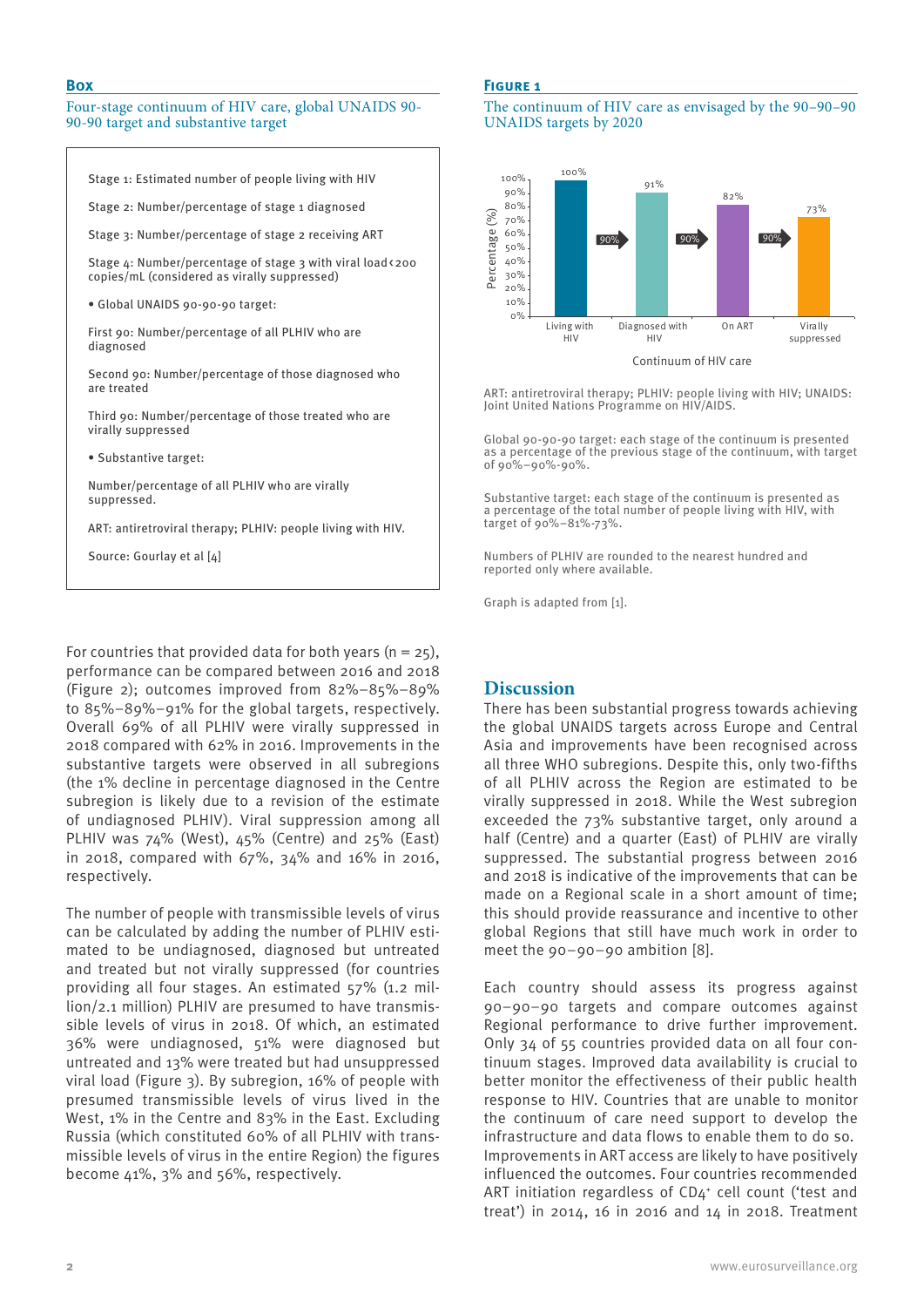## **Table a**

Progress against the global 90–90–90 targets reported, European and Central Asian countries, 2018 (n = 52)

|                         |                                                  |                  |           | <b>Total numbers</b> |                       | Global 90-90-90 Targets                              | Substantive<br><b>Target</b>                                                    |                                                                     |                                                             |
|-------------------------|--------------------------------------------------|------------------|-----------|----------------------|-----------------------|------------------------------------------------------|---------------------------------------------------------------------------------|---------------------------------------------------------------------|-------------------------------------------------------------|
| <b>WHO</b><br>subregion | Country                                          | <b>All PLHIV</b> | Diagnosed | <b>Treated</b>       | Virally<br>suppressed | % of<br><b>PLHIV</b><br>who are<br>diagnosed<br>2020 | % of<br>diagnosed<br><b>PLHIV</b><br>who are<br>receiving<br><b>ART</b><br>2020 | % receiving<br>ART who<br>are virally<br>suppressed<br>2020 target: | % of PLHIV<br>who are virally<br>suppressed<br>2020 target: |
|                         |                                                  |                  |           |                      |                       | target:<br>90%                                       | target:<br>90%                                                                  | 90%                                                                 | 73%                                                         |
|                         | Andorra                                          | ΝA               | 68        | 68                   | <b>NA</b>             | ΝA                                                   | 100                                                                             | ΝA                                                                  | ΝA                                                          |
|                         | Austria                                          | 7,079            | 6,537     | 6,145                | 5,223                 | 92                                                   | 94                                                                              | 85                                                                  | 74                                                          |
|                         | Belgium                                          | 18,758           | 15,885    | 13,763               | 12,759                | 85                                                   | 87                                                                              | 93                                                                  | 68                                                          |
|                         | Denmark                                          | 6,000            | 5,500     | 5,300                | 5,200                 | 92                                                   | 96                                                                              | 98                                                                  | 87                                                          |
|                         | Finland                                          | 3,880            | 3,401     | <b>NA</b>            | <b>NA</b>             | 88                                                   | <b>NA</b>                                                                       | <b>NA</b>                                                           | ΝA                                                          |
|                         | France                                           | 156,600          | 132,400   | 120,700              | 116,600               | 85                                                   | 91                                                                              | 97                                                                  | 74                                                          |
|                         | Germany                                          | 86,100           | 74,800    | 68,800               | 65,500                | 87                                                   | 92                                                                              | 95                                                                  | 76                                                          |
|                         | Greece                                           | 16,665           | 13,866    | 9,594                | ΝA                    | 83                                                   | 69                                                                              | <b>NA</b>                                                           | <b>NA</b>                                                   |
|                         | Iceland                                          | <b>NA</b>        | <b>NA</b> | ΝA                   | ΝA                    | <b>NA</b>                                            | ΝA                                                                              | ΝA                                                                  | <b>NA</b>                                                   |
|                         | Ireland                                          | 7,205            | 6,276     | 5,227                | 4,986                 | 87                                                   | 83                                                                              | 95                                                                  | 69                                                          |
| West                    | Israel                                           | 8,039            | 7,448     | 5,087                | <b>NA</b>             | 93                                                   | 68                                                                              | <b>NA</b>                                                           | ΝA                                                          |
| $(n=23)$                | Italy                                            | 130,000          | 114,400   | 100,000              | 87,000                | 88                                                   | 87                                                                              | 87                                                                  | 67                                                          |
| countries)              | Liechtenstein                                    | ΝA               | <b>NA</b> | ΝA                   | ΝA                    | <b>NA</b>                                            | <b>NA</b>                                                                       | <b>NA</b>                                                           | ΝA                                                          |
|                         | Luxembourg                                       | 1,081            | 919       | 812                  | 751                   | 85                                                   | 88                                                                              | 92                                                                  | 69                                                          |
|                         | Malta                                            | 453              | 340       | 340                  | 298                   | 75                                                   | 100                                                                             | 88                                                                  | 66                                                          |
|                         | Monaco                                           | 47               | 47        | 47                   | 47                    | 100                                                  | 100                                                                             | 100                                                                 | 100                                                         |
|                         | The Netherlands                                  | 22,900           | 20,264    | 18,599               | 17,580                | 88                                                   | 92                                                                              | 95                                                                  | 77                                                          |
|                         | Norway                                           | ΝA               | <b>NA</b> | <b>NA</b>            | <b>NA</b>             | <b>NA</b>                                            | ΝA                                                                              | <b>NA</b>                                                           | <b>NA</b>                                                   |
|                         | Portugal                                         | 38,959           | 35,709    | 31,000               | 28,007                | 92                                                   | 87                                                                              | 90                                                                  | 72                                                          |
|                         | Spain                                            | 146,000          | 120,000   | 116,408              | 103,000               | 82                                                   | 97                                                                              | 88                                                                  | 71                                                          |
|                         | Sweden                                           | 8,320            | 7,489     | 7,261                | 6,930                 | 90                                                   | 97                                                                              | 95                                                                  | 83                                                          |
|                         | Switzerland                                      | 16,600           | 15,000    | 14,400               | 13,900                | 90                                                   | 96                                                                              | 97                                                                  | 84                                                          |
|                         | <b>United Kingdom</b>                            | 101,400          | 91,987    | 88,089               | 85,446                | 91                                                   | 96                                                                              | 97                                                                  | 84                                                          |
|                         | West total <sup>a</sup>                          | 776,086          | 672,336   | 611,640              | 553,227               | 87                                                   | 91                                                                              | 93                                                                  | 74                                                          |
|                         | Albania                                          | 1,300            | 891       | 568                  | 312                   | 69                                                   | 64                                                                              | 55                                                                  | 24                                                          |
|                         | <b>Bulgaria</b>                                  | 2,862            | 2,410     | 1,198                | 689                   | 84                                                   | 50                                                                              | 58                                                                  | 24                                                          |
|                         | Croatia                                          | 1,533            | 1,077     | 919                  | 822                   | 70                                                   | 85                                                                              | 89                                                                  | 54                                                          |
|                         | Cyprus                                           | <b>NA</b>        | ΝA        | NA                   | <b>NA</b>             | ΝA                                                   | <b>NA</b>                                                                       | ΝA                                                                  | <b>NA</b>                                                   |
|                         | Czech Republic                                   | 3,230            | 2,533     | 1,800                | 1,660                 | 78                                                   | 71                                                                              | 92                                                                  | 51                                                          |
|                         | Hungary                                          | ΝA               | ΝA        | NA                   | <b>NA</b>             | NA                                                   | NA                                                                              | <b>NA</b>                                                           | ΝA                                                          |
| Centre                  | Kosovo*                                          | <b>NA</b>        | <b>NA</b> | NA                   | 15                    | NA                                                   | NA                                                                              | <b>NA</b>                                                           | ΝA                                                          |
| $(n=15)$<br>countries)  | The former Yugoslav<br>Republic of<br>Macedonia, | 383              | 246       | 198                  | 191                   | 64                                                   | 80                                                                              | 96                                                                  | 50                                                          |
|                         | Montenegro                                       | 437              | 201       | 140                  | 121                   | 46                                                   | 70                                                                              | 86                                                                  | 28                                                          |
|                         | Poland                                           | NA               | <b>NA</b> | NA                   | <b>NA</b>             | <b>NA</b>                                            | <b>NA</b>                                                                       | <b>NA</b>                                                           | ΝA                                                          |
|                         | Romania                                          | 17,000           | 15,009    | 11,570               | 8,409                 | 88                                                   | 77                                                                              | 73                                                                  | 49                                                          |
|                         | Serbia                                           | 2,700            | 2,441     | 1,724                | ΝA                    | 90                                                   | 71                                                                              | <b>NA</b>                                                           | <b>NA</b>                                                   |
|                         | Slovakia                                         | 995              | 756       | 540                  | NA                    | 76                                                   | 71                                                                              | <b>NA</b>                                                           | <b>NA</b>                                                   |
|                         | Slovenia                                         | 987              | 670       | 533                  | 530                   | 68                                                   | 80                                                                              | 99                                                                  | 54                                                          |
|                         | Turkey                                           | NA               | <b>NA</b> | NA                   | NA                    | <b>NA</b>                                            | NA                                                                              | <b>NA</b>                                                           | ΝA                                                          |
|                         | Centre total <sup>a</sup>                        | 31,427           | 26,234    | 19,190               | 12,749                | 83                                                   | 73                                                                              | 75                                                                  | 46                                                          |

ART: antiretroviral therapy; NA: Not available; PLHIV: people living with HIV; WHO: World Health Organization.<br>ª Totals reflect sum of values presented. However only countries with data for consecutive stages of the contin 90–90–90 target outcomes and only countries with all four elements are included in substantive target outcome.

\* This designation is without prejudice to positions on status, and is in line with UNSC 1244 and the ICJ Opinion on the Kosovo Declaration of Independence.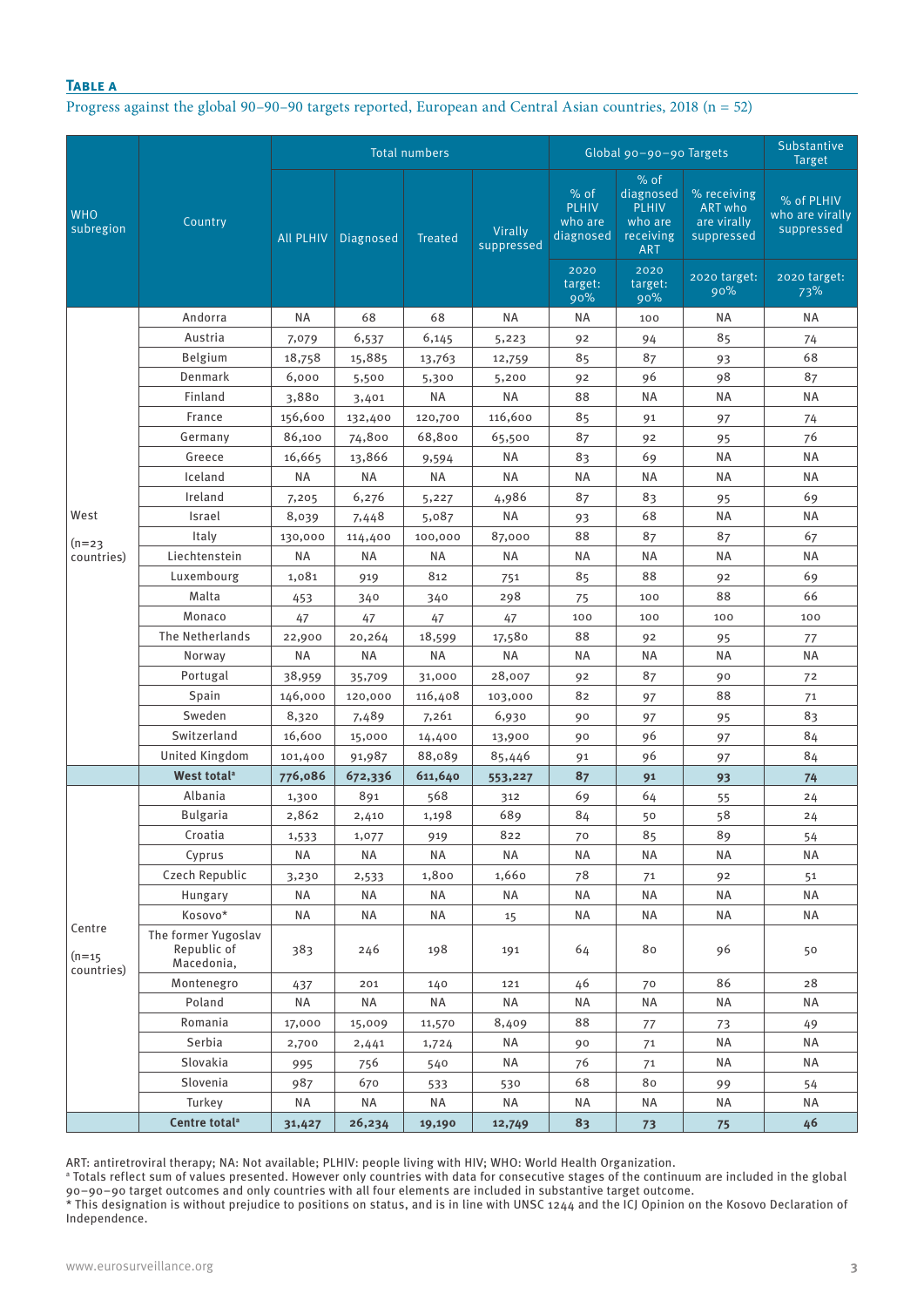# **Table b**

Progress against the global 90–90–90 targets reported, European and Central Asian countries, 2018 (n = 52)

| <b>WHO</b><br>subregion        | Country                                        | <b>Total numbers</b> |           |                |                       | Global 90-90-90 Targets                        | Substantive<br><b>Target</b>                                              |                                                     |                                             |
|--------------------------------|------------------------------------------------|----------------------|-----------|----------------|-----------------------|------------------------------------------------|---------------------------------------------------------------------------|-----------------------------------------------------|---------------------------------------------|
|                                |                                                | <b>All PLHIV</b>     | Diagnosed | <b>Treated</b> | Virally<br>suppressed | $%$ of<br><b>PLHIV</b><br>who are<br>diagnosed | $%$ of<br>diagnosed<br><b>PLHIV</b><br>who are<br>receiving<br><b>ART</b> | % receiving<br>ART who<br>are virally<br>suppressed | % of PLHIV<br>who are virally<br>suppressed |
|                                |                                                |                      |           |                |                       | 2020<br>target:<br>90%                         | 2020<br>target:<br>90%                                                    | 2020 target:<br>90%                                 | 2020 target:<br>73%                         |
| East<br>$(n=14)$<br>countries) | Armenia                                        | 3,400                | 2,265     | 1,530          | 1,304                 | 67                                             | 68                                                                        | 85                                                  | 38                                          |
|                                | Azerbaijan                                     | 8,003                | 5,661     | 4,207          | 1,778                 | 71                                             | 74                                                                        | 42                                                  | 22                                          |
|                                | <b>Belarus</b>                                 | 26,120               | 19,231    | 11,242         | 7,253                 | 74                                             | 58                                                                        | 65                                                  | 28                                          |
|                                | Estonia                                        | 7,900                | <b>NA</b> | 4,109          | <b>NA</b>             | <b>NA</b>                                      | <b>NA</b>                                                                 | <b>NA</b>                                           | <b>NA</b>                                   |
|                                | Georgia                                        | 10,500               | 5,090     | 4,144          | 3,383                 | 48                                             | 81                                                                        | 82                                                  | 32                                          |
|                                | Kazakhstan                                     | 26,000               | 20,841    | 11,482         | 6,338                 | 80                                             | 55                                                                        | 55                                                  | 24                                          |
|                                | Kyrgyzstan                                     | 8,500                | 5,805     | 3,237          | 1,995                 | 68                                             | 56                                                                        | 62                                                  | 23                                          |
|                                | Latvia                                         | <b>NA</b>            | <b>NA</b> | <b>NA</b>      | <b>NA</b>             | <b>NA</b>                                      | <b>NA</b>                                                                 | <b>NA</b>                                           | <b>NA</b>                                   |
|                                | Lithuania                                      | 2,761                | 2,601     | 780            | 609                   | 94                                             | 30                                                                        | 78                                                  | 22                                          |
|                                | Moldova                                        | 15,132               | 11,887    | 5,162          | 3,324                 | 79                                             | 43                                                                        | 64                                                  | 22                                          |
|                                | Russia                                         | 998,525              | 808,823   | 319,613        | 27,1671               | 81                                             | 40                                                                        | 85                                                  | 27                                          |
|                                | Tajikistan                                     | 15,000               | 7516      | 4,942          | <b>NA</b>             | 50                                             | 66                                                                        | <b>NA</b>                                           | <b>NA</b>                                   |
|                                | Ukraine                                        | 244,000              | 136,378   | 98,237         | 57,010                | 56                                             | 72                                                                        | 58                                                  | 23                                          |
|                                | Uzbekistan                                     | <b>NA</b>            | 21,364    | 20,281         | 17,530                | <b>NA</b>                                      | 95                                                                        | 86                                                  | <b>NA</b>                                   |
|                                | East total <sup>a</sup>                        | 1,365,841            | 1,047,462 | 488,966        | 372,195               | 76                                             | 46                                                                        | 78                                                  | 26                                          |
|                                | <b>Total (Tables A and</b><br>$B$ <sup>a</sup> | 2,173,354            | 1,746,032 | 1,119,796      | 938,171               | 80                                             | 64                                                                        | 86                                                  | 43                                          |

ART: antiretroviral therapy; NA: Not available; PLHIV: people living with HIV; WHO: World Health Organization.

a Totals reflect sum of values presented. However only countries with data for consecutive stages of the continuum are included in the global 90–90–90 target outcomes and only countries with all four elements are included in substantive target outcome.

\* This designation is without prejudice to positions on status, and is in line with UNSC 1244 and the ICJ Opinion on the Kosovo Declaration of Independence.

coverage among the diagnosed population was 89% for countries implementing 'test and treat' in 2014, 93% in 2016 and 46% in 2018. This, together with the significant variation in outcomes across countries and subregions (including those with similar contexts and epidemics) demonstrates the powerful impact of policy implementation. The substantial drop-off between the percentages diagnosed and treated in the East subregion is concerning since it enables preventable deaths, serious illness and onward transmission.

Characterising the population living with transmissible virus provides new insight into the scale and focus of prevention efforts. Almost two-thirds of the 1.2 million people with transmissible virus across the Region are diagnosed. This indicates that the biggest public health impact could be achieved through rapid and sustained scale up of treatment, particularly in the Centre and East subregions. Across the Region, the large undiagnosed population can be addressed by diversifying and augmenting policies offering HIV tests: for indicator conditions, during screenings for other sexually transmitted infections, in community-based settings, as self/home-testing and for partner notification. New European guidance on setting-based approaches for HIV and hepatitis testing can help countries implement more effective testing programmes [9].

It is unclear whether current progress has impacted on HIV transmission. Recent modelling suggests a viral suppression rate of 90% among all PLHIV must be reached to reduce incidence [10]. This indicates intensive efforts are required before transmission begins to fall. However, the West subregion, which has met the substantive target, has provided a favourable context in which reductions in HIV transmission are apparent among gay and bisexual men in some settings [11-14]. It is likely further declines will be observed when preexposure prophylaxis (PrEP) is fully implemented to those most at need.

The 90–90–90 targets remain a powerful tool to assess progress towards HIV elimination and drive standards in care for PLHIV. However, they cannot provide a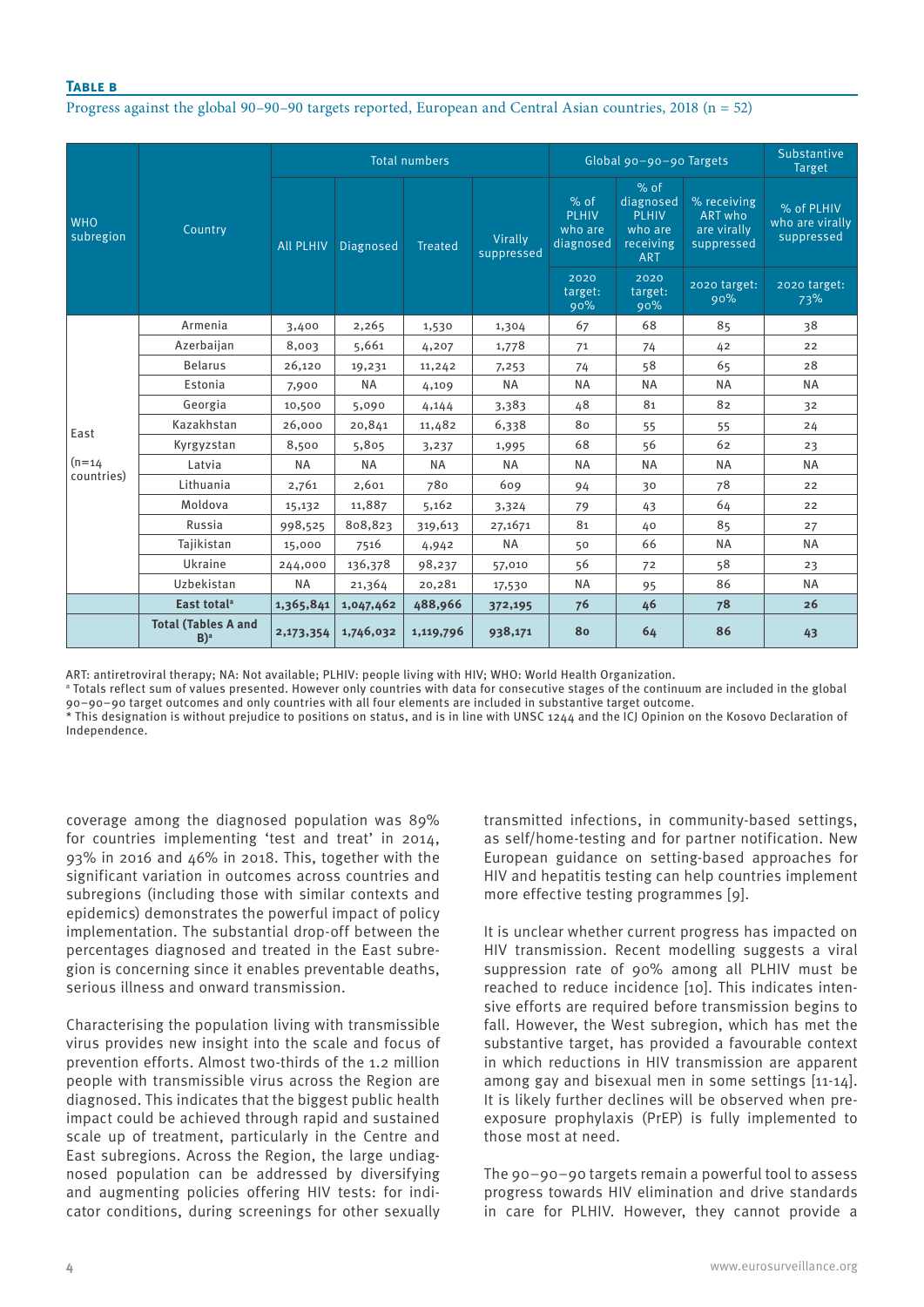#### **Figure 2**

Continuum of HIV care (substantive target), overall and by WHO subregion, 2018, and comparison between 2018 and  $2016a$ 



ART: antiretroviral therapy; PLHIV: people living with HIV; WHO: World Health Organization.

Continuum of HIV care

**2018** 2018<sup>b</sup> 2016<sup>b</sup>

Living with HIV Diagnosed Receiving ART Virally suppressed

a Countries reporting data for both years included: West: Austria, Belgium, Denmark, France, Germany, Italy, Luxembourg, Malta, the Netherlands, Portugal, Spain, Sweden, Switzerland and the United Kingdom; Centre: Albania, Bulgaria, Croatia, Montenegro, Romania; East: Armenia, Azerbaijan, Georgia, Kazakhstan, Kyrgyzstan and Moldova.

34%

 200,000 400,000

b Countries providing data for both years.

-

5,000

comprehensive picture of the public health response to HIV. While testing and treatment access are a clear focus, deaths and key interventions such as condom use, PrEP and health promotion are excluded. Results are limited in their representativeness, since only 34 countries provided information for all four stages of the continuum with only 25 providing data for both 2016 and 2018. Furthermore, while continuum methods have been defined, in practice, variations in data availability, sources, timeframes and analysis (such as ability to account for deaths and loss-to-follow-ups) limit

direct comparisons. Stage 1 of the continuum is, by necessity, an estimation. It is the part of the continuum that is simultaneously most vulnerable to uncertainty and the most critical since it sets the denominator upon which the 90–90–90 targets are calculated [4]. The estimated number of PLHIV (including number with transmissible virus) underrepresents the true Regional situation since they are presented only where countries report data.

Continuum of HIV care

Living with HIV Diagnosed Receiving ART Virally suppressed

2018 **2018** 2016<sup>b</sup> 2016<sup>b</sup>

 $\frac{72\%}{61\%}$   $\frac{42\%}{27\%}$   $\frac{25\%}{16\%}$ 

26%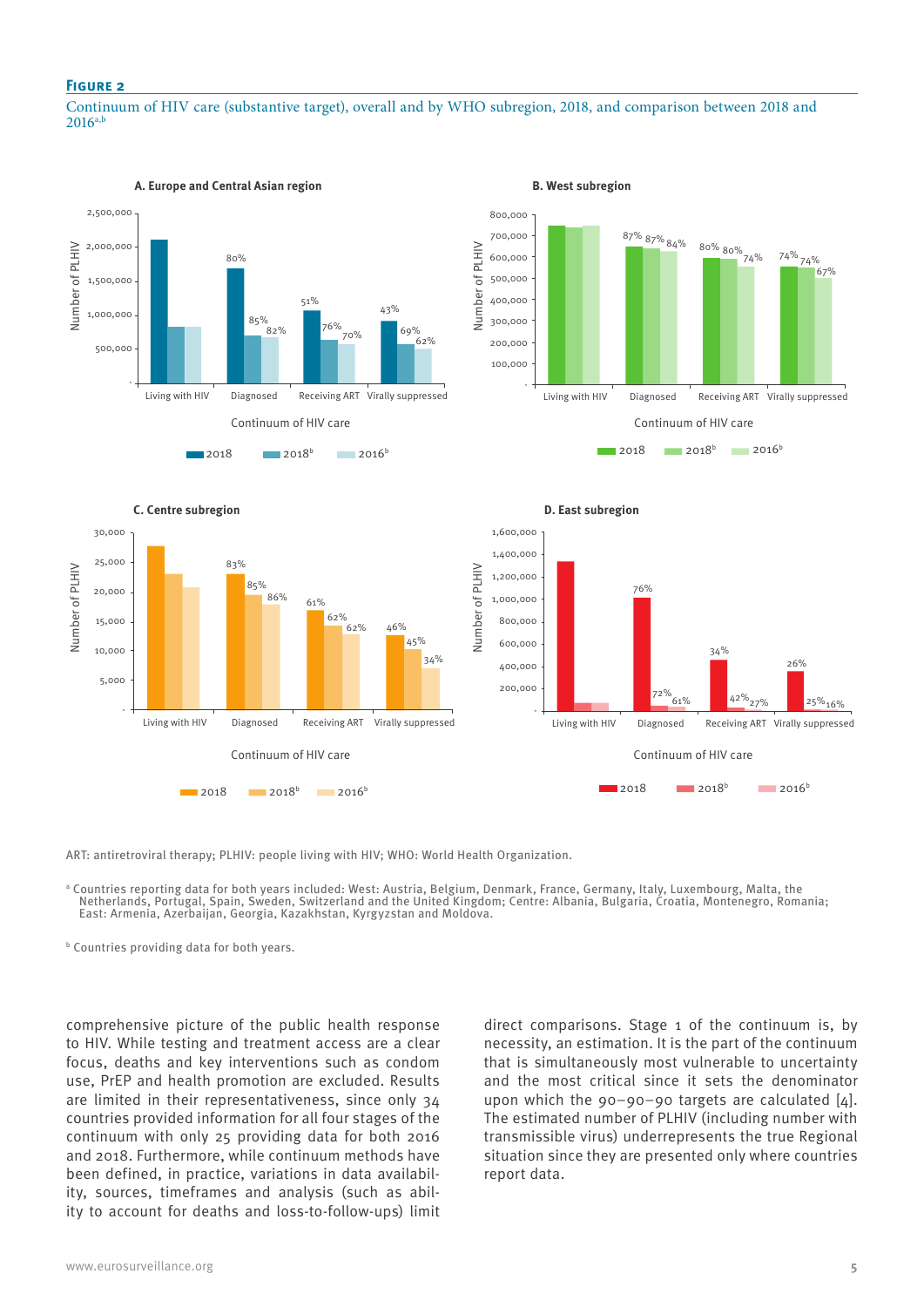## **Figure 3**

Distribution of people with transmissible levels of virus, by WHO subregion<sup>a</sup>, and Europe and Central Asia overall, 2018



WHO: World Health Organization.

a Countries reporting all four stages of the continuum.

A major limitation is that percentage values mask absolute numbers of PLHIV. We recommend that assessment of the 90–90–90 targets must incorporate the number of PLHIV. The analysis of the estimated number of people living with transmissible levels of virus provides further insights. For instance, the high proportion of people with transmissible virus is exacerbated by the large size of the Russian and Ukrainian epidemic. Furthermore, in the United Kingdom, France and Germany, the proportion of people with transmissible HIV is low but masks significant absolute numbers, which impedes efforts to reduce HIV incidence. It is also important to ascertain outcomes for key populations which are known to experience stark inequalities within and between countries [15].

It is crucial not to rest content with meeting the 90–90–90 targets. Each 'last 10 percent' includes people especially marginalised from healthcare services. Beyond the 90–90–90 ambition, intensive efforts in policy and service implementation are vital if the ultimate aim of 'getting to zero' is to become reality.

\*This designation is without prejudice to positions on status, and is in line with UNSC 1244 and the ICJ Opinion on the Kosovo Declaration of Independence.

## **ECDC Dublin Declaration Monitoring Network**

Roland Bani (Albania), Jennifer Fernández Garcia (Andorra), Samvel Grigoryan, Arshak Papoyan, Trdat Grigoryan (Armenia), Irene Kaszoni-Rueckerl, Bernhard Benka (Austria), Esmira Almammadova (Azerbaijan), Inna Karaban, Anna Rusanovich, Svetlana Sergeenko (Belarus), Daniel Reynders, Andre Sasse, Dominique Van Beckhoven (Belgium), Tonka Varleva, Mariya Zamfirova (Bulgaria), Josip Begovac, Tatjana Nemeth-Blazic, Zoran Dominkovic (Croatia), Linos Hadjihannas, Anna Demetriou (Cyprus), Veronika Mičulková, Marek Malý (Czech Republic), Jan Fouchard, Susan Cowan (Denmark), Kristi Rüütel, Tiina Drell (Estonia), Henrikki Brummer-Korvenkontio, Kirsi Liitsola (Finland), Jean-Christophe Comboroure. Florence Lot (France), Ketevan Stvilia, Nikoloz Chkhartishvili (Georgia), Gesa Kupfer, Ulrich Marcus, (Germany), Vasilios Raftopoulos, Sotirios Tsiodras, Dimitra Parasekva (Greece), Katalin Szalay, Maria Dudas (Hungary), Guðrún Sigmundsdóttir (Iceland), Caroline Hurley, Derval Igoe, Kate O'Donnell (Ireland), Daniel Chemtob, Yana Levin (Israel), Anna Caraglia, Francesco Maraglino,